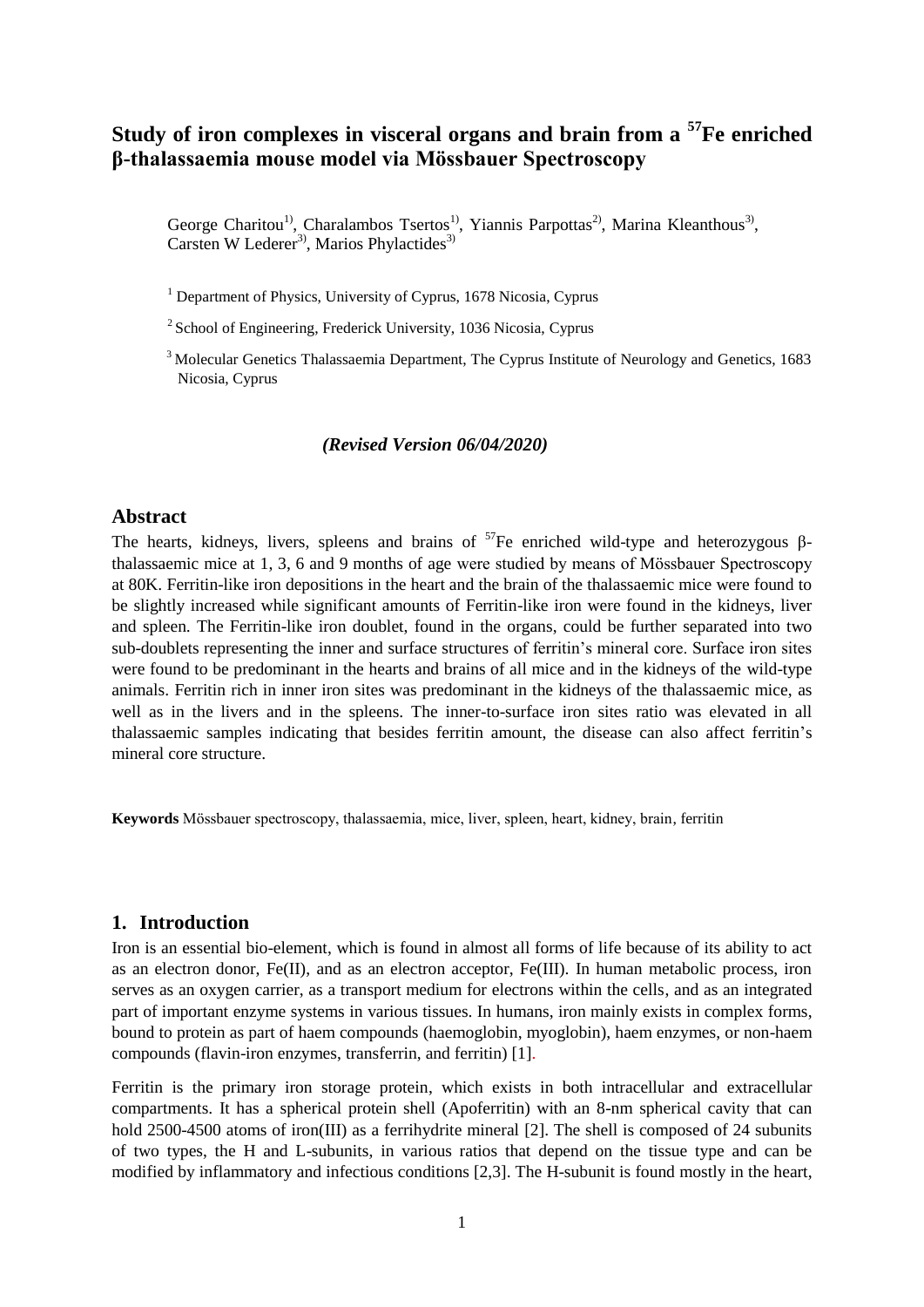kidneys and brain  $[2,4]$  and its main role is the oxidation of Fe(II) iron to Fe(III), while the L-subunit assist in the core formation and is the predominant type in the liver and spleen [2]. For developing the mineral core in the human H-chain ferritin, there are the following three pathways [5]:

$$
2Fe^{2+} + O_2 + 4H_2O \rightarrow 2Fe(O)OH_{(core)} + H_2O_2 + 4H^+ \tag{1}
$$

$$
2Fe^{2+} + H_2O_2 + 2H_2O \rightarrow 2Fe(O)OH_{(core)} + 4H^+ \tag{2}
$$

$$
4Fe^{2+} + O_2 + 6H_2O \rightarrow 4Fe(O)OH_{(core)} + 8H^+ \tag{3}
$$

Once a sufficient core has been developed (≥800 Fe/Shell) from the Eqs. 1-2, Eq.3 becomes dominant and  $Fe<sup>2+</sup>$  is oxidized on the surface of ferritin's mineral core. Iron cores resulting from Eqs. 1-2 show similar MS characteristics [5].

Haemosiderin is also an iron storage complex which is found in conditions of iron overload [6] and is thought to be derived from the degradation of ferritin. It is water-insoluble with an amorphous structure and higher iron/protein ratio than ferritin, [6,7]. Haemosiderin also exists in normal conditions but in small amount.

Thalassaemias are hereditary anaemias resulting from defects in haemoglobin production. β-Thalassaemia, which is caused by a decrease in the production of β-globin chains, affects multiple organs and is associated with considerable morbidity and mortality. Accordingly, lifelong care is required. β-thalassaemia can be caused by any one of more than 200 mutations in the β-globin gene and is clinically heterogeneous because the different mutations affect  $\beta$ -globin chain synthesis to a different extent. The clinical severity of the disease depends on the number of mutated β-globin alleles and the severity of the mutation. The complications of thalassaemia include iron overload, bone deformities and cardiovascular illness. Currently, iron overload in transfused patients is responsible for most of the mortality and morbidity associated with thalassaemia. Iron deposition occurs in visceral organs (mainly in the heart, liver, and endocrine glands), causing tissue damage and ultimately organ dysfunction and failure. Cardiac events due to iron overload are still the primary cause of death in transfused individuals. Both transfusional iron overload and excess gastrointestinal absorption are contributory.

Mössbauer Spectroscopy (MS) is a versatile technique used to study the environment of a nucleus, with the absorption and re-emission of gamma rays. This technique uses a combination of the Mössbauer effect and Doppler shifts to probe the hyperfine transitions as a consequence of the interactions between the nucleus and its surrounding. It has been used to study many problems in physics, chemistry, biology and materials science. MS has been employed in earlier studies to investigate iron complexes in the blood and organs of humans and some animals. MS spectra derived from normal human liver and spleen samples [8] indicated the presence of iron in the form of ferrihydrite, together with some deoxyhemoglobin and methemoglobin in some samples. Tissue samples from iron overloaded livers [9] were also studied. In these livers, in addition to ferritin and hemosiderin, a new iron molecular environment typical of high spin ferric iron, characterized by a superparamagnetic behaviour, which begins at high temperature (above 77 K) was found. Ferritin and haemosiderin isolated from iron-overloaded human spleens has also been investigated by MS, at the temperatures of 1.3 and 200K  $\lceil 10 \rceil$ . The brain, liver and hearts of  $\frac{57}{10}$  enriched healthy mice were studied by various researchers [11–13]. Haemoglobin from residual blood, ferritin, mitochondrial iron, and mononuclear non-haem high-spin (NHHS) Fe(II) and Fe(III) species were identified in brain samples [12]. The same components were also used to describe the livers of the mice in a later study [11]. Hearts from <sup>57</sup>Fe-enriched mice were also evaluated by MS [13]. Spectra consisted of a sextet and two quadrupole doublets. One doublet was due to residual blood, whereas the other was due to  $[Fe_4S_4]^{2+}$  clusters and low-spin Fe(II) haem, most of which were associated with mitochondrial respiration. The sextet was due to ferritin. H-chain human ferritin with 500Fe/protein shell was also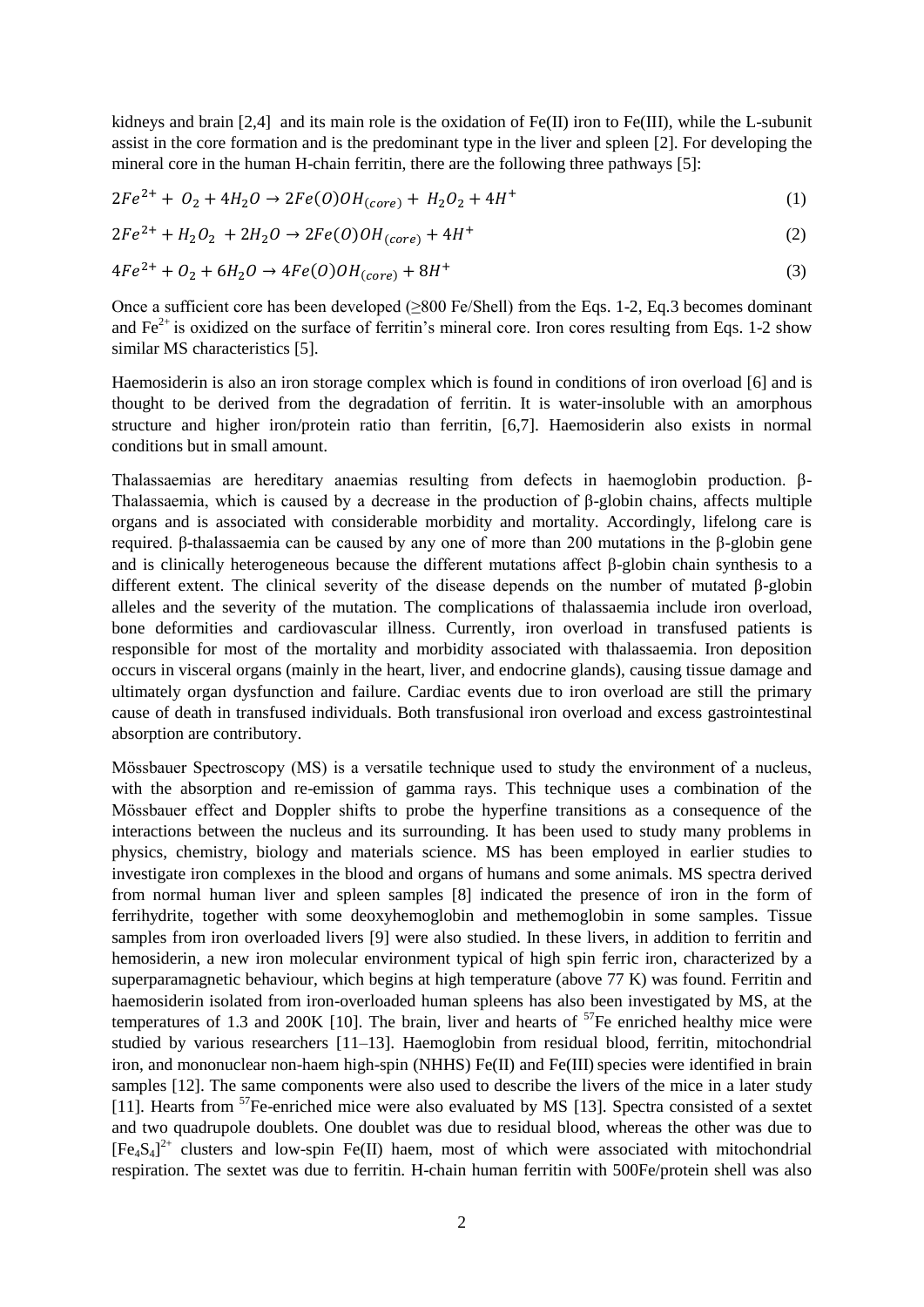studied [5]. The spectra at 120K were fitted with the superposition of two doublets in nearly equal amounts, with similar isomer shifts but different quadrupole splittings. The two doublets where ascribed to iron spins at the surface and in the interior of the ferrihydrite nanoparticle.

However, no other previous MS work has utilized a thalassaemic animal model in order to study the major visceral organs and brain, and to investigate how the disease affects the formation and accumulation of iron complexes over time in the thalassaemic organs.

In a previous work [14], we demonstrated that the thalassaemic mouse model is a good candidate to study thalassaemia by means of Mössbauer spectroscopy. Subsequently, heterozygous thalassaemic (th3/+) and wild-type (C57BL/6) mice were enriched with  $Fe^{57}$  [15] via gastrointestinal absorption to increase the statistics of the spectra.

In this follow-up paper, the results from the MS spectra of livers, spleens, kidneys, brains and hearts of  ${}^{57}$ Fe-enriched th3/+ and wild type (C57BL/6) mice at 1, 3, 6 and 9 months of age, as well as the brains of mice at 9 months of age, are presented.

# **2. Materials and methods**

# **2.1. Experimental Setup**

The experimental setup and the calibration process are described in Charitou et al. [14]. All parameter values extracted, are given relative to metallic iron at room temperature. The spectra were acquired at 80 $\pm$ 0.5K. The max velocity was set at ~4.10mm/s with a second measurement at ~10mm/s, if it was deemed necessary.

# **2.2. Sample collection and preparation**

For the purposes of this study, wild-type C57BL/6, and heterozygous thalassaemic (th3/+) mice were raised and enriched with  $57$ Fe as described in Charitou et al. [15]. Due to the fact that MS measurements of bio-samples are time-consuming and also that the  $57$ Fe isotope used for enrichment is fairly expensive, only one sample per group (th/3+ and wild-type) and age (1, 3, 6, 9 months) could be prepared and studied.

At the appropriate age, the mice were anaesthetized by intraperitoneal injection with tribromoethanol (10 μL/g) and the blood was extracted from the orbital sinuses. Exsanguination is crucial as peaks resulting from blood residues within the organs can hide weaker peaks arising from other iron complexes. The animals were then euthanized, and the heart, liver, kidneys, brain and spleen were carefully removed. The extracted organs were washed multiple times with Phosphate-Buffered Saline (PBS) and wiped thoroughly using clean sterile gauzes. Subsequently, they were weighted, placed in the appropriate polypropylene holders [14] and snap-frozen by submerging them into liquid nitrogen. The samples were stored into a liquid nitrogen dewar until needed for the measurement.

As the various organs have different shapes and sizes, holders of different diameters were used in order to eliminate empty space around the samples. For a specific type of organ, holders with same diameter were used in order to maintain comparability in terms of iron concentration (sub-spectrum's area of the fit over sample mass); the livers were placed in 12mm-diameter holders, the kidneys and brain in a 10mm-diameter holders and the hearts and spleens in 6mm-diameter holders. Some organs, like the heart and kidneys of mice at one month of age and the spleens from the wild-type mice of all ages, were very small and therefore the organs from two mice were combined in order to increase the mass of the sample. The th3/+ mice, similar to the human thalassaemia patients, suffer from splenomegaly, therefore their spleen was significantly enlarged and therefore only about half was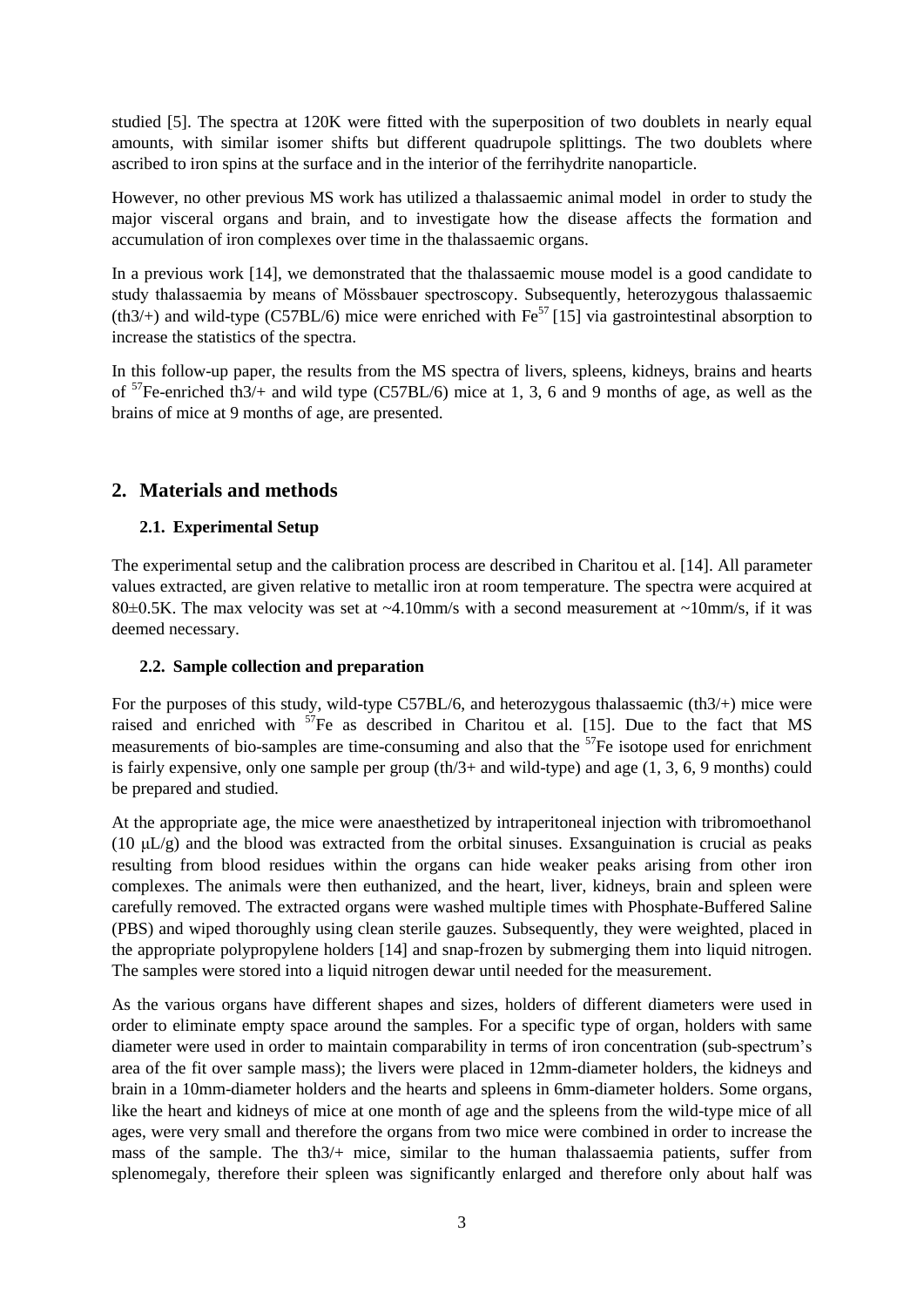placed into a holder. Table 1 presents the studied samples, the organ type, age of the mouse, holder diameter and sample mass.

| <b>Sample</b>    | Group     | Age            | Organ        | Holder            | Weight              |
|------------------|-----------|----------------|--------------|-------------------|---------------------|
| number           |           | (months)       |              | <b>Diamete</b>    | (g)                 |
|                  |           |                |              | $\mathbf{r}$ (mm) |                     |
| $\mathbf{1}$     | Wild-type | $\mathbf{1}$   | Heart        | 6                 | $0.21$ <sup>1</sup> |
| $\mathbf{2}$     | Wild-type | $\mathbf{1}$   | Kidneys      | $10\,$            | $0.60^{1}$          |
| 3                | Wild-type | $\mathbf{1}$   | Liver        | 12                | 0.84                |
| $\overline{4}$   | Wild-type | $\mathbf{1}$   | Spleen       | 6                 | 0.11 <sup>1</sup>   |
| 5                | $Th3/+$   | $\mathbf{1}$   | Heart        | 6                 | 0.19 <sup>1</sup>   |
| 6                | $Th3/+$   | $\mathbf{1}$   | Kidneys      | 10                | $0.45^1$            |
| $\boldsymbol{7}$ | $Th3/+$   | $\mathbf{1}$   | Liver        | 12                | 0.96                |
| 8                | $Th3/+$   | $\mathbf{1}$   | Spleen       | 6                 | 0.19                |
| 9                | Wild-type | 3              | Heart        | 6                 | $0.23^{1}$          |
| 10               | Wild-type | 3              | Kidneys      | 10                | 0.50                |
| 11               | Wild-type | $\mathfrak{Z}$ | Liver        | 12                | 1.04                |
| 12               | Wild-type | 3              | Spleen       | 6                 | $0.12^{1}$          |
| 13               | $Th3/+$   | $\mathfrak{Z}$ | Heart        | 6                 | 0.25                |
| 14               | $Th3/+$   | $\mathfrak{Z}$ | Kidneys      | 10                | 0.38                |
| 15               | $Th3/+$   | $\mathfrak{Z}$ | Liver        | 12                | 1.24                |
| 16               | $Th3/+$   | $\mathfrak{Z}$ | Spleen       | 6                 | 0.20                |
| 17               | Wild-type | 6              | Heart        | 6                 | 0.21                |
| 18               | Wild-type | 6              | Kidneys      | 10                | 0.17                |
| 19               | Wild-type | $6\,$          | Liver        | 12                | 0.81                |
| 20               | Wild-type | 6              | Spleen       | 6                 | 0.17 <sup>1</sup>   |
| 21               | $Th3/+$   | 6              | Heart        | 6                 | 0.27                |
| 22               | $Th3/+$   | $\sqrt{6}$     | Kidneys      | 10                | 0.39                |
| 23               | $Th3/+$   | 6              | Liver        | 12                | 0.93                |
| 24               | $Th3/+$   | $\sqrt{6}$     | Spleen       | 6                 | 0.27                |
| 25               | Wild-type | 9              | Heart        | 6                 | 0.21                |
| 26               | Wild-type | 9              | Kidneys      | 10                | 0.55                |
| 27               | Wild-type | 9              | Liver        | 12                | 1.35                |
| 28               | Wild-type | 9              | Spleen       | 6                 | 0.21 <sup>1</sup>   |
| 29               | Wild-type | 9              | <b>Brain</b> | $10\,$            | 0.52                |

**Table 1.** Sample details: mouse age, organ type, holder's diameter and sample mass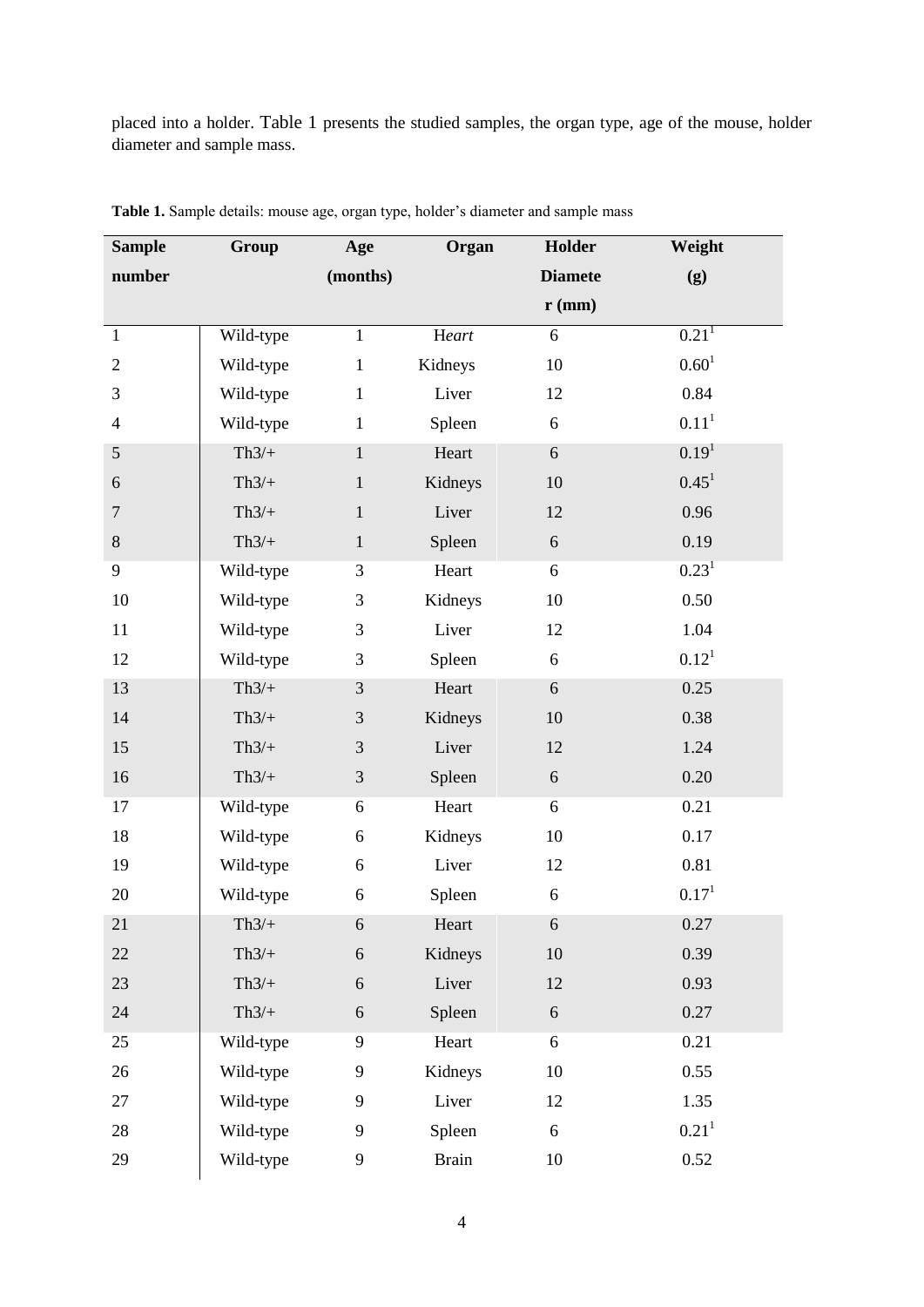| 30 | $Th3/+$ | Q | Heart        | <sub>0</sub> | 0.18 |
|----|---------|---|--------------|--------------|------|
| 31 | $Th3/+$ | 9 | Kidneys      | 10           | 0.32 |
| 32 | $Th3/+$ |   | Liver        | 12           | 0.75 |
| 33 | $Th3/+$ | Q | Spleen       | 6            | 0.20 |
| 34 | $Th3/+$ | Q | <b>Brain</b> | 10           | 0.42 |
|    |         |   |              |              |      |

<sup>1</sup>Organs from two mice were used

### **2.3. Spectra fitting methodology**

Initially, all spectra were fitted with free Lorentzian peaks. From this, it was observed that four similar doublets could be used to fit most of the spectra, while in two spectra a sextet could also be observed. Due to the strong similarities among the sub-doublets needed to fit the data, the mean values for these components were calculated for each group of mice. As no significant differences were observed in the MS parameters between the thalassaemic and wild-type mice, the overall mean values were calculated and subsequently all spectra were re-fitted with the values seen in Table 2*.* For consistency, the quadrupole splitting  $(\Delta Eq)$  was kept fixed, while the width  $(\Gamma)$ , and isomer shift  $(\delta)$ , was left to vary slightly, if needed.

| <b>Iron Complex</b>    |                     |    | $\delta$ | $\Delta$ Eq | $\Gamma$ | <b>HMF</b> |
|------------------------|---------------------|----|----------|-------------|----------|------------|
|                        |                     |    | (mm/s)   | (mm/s)      | (mm/s)   | (T)        |
| Fe(II)<br>High<br>spin | Average for wt      | 17 | 0.91     | 2.28        | 0.32     |            |
| haem (Deoxy-Hb)        | Average for $th3/+$ | 17 | 0.91     | 2.28        | 0.32     |            |
|                        | Average             | 34 | 0.91     | 2.28        | 0.32     |            |
| NHHS Fe(II)            | Average for wt      | 6  | 1.35     | 2.83        | 0.45     |            |
|                        | Average for $th3/+$ | 9  | 1.36     | 2.94        | 0.41     |            |
|                        | Average             | 15 | 1.36     | 2.90        | 0.43     |            |
| Ferritin-like (I)      | Average for wt      | 13 | 0.45     | 0.59        | 0.40     |            |
|                        | Average for $th3/+$ | 17 | 0.46     | 0.59        | 0.42     |            |
|                        | Average             | 30 | 0.46     | 0.59        | 0.42     |            |
| Ferritin-like (II)     | Average for wt      | 17 | 0.46     | 1.06        | 0.41     |            |
|                        | Average for $th3/+$ | 17 | 0.45     | 1.05        | 0.45     |            |
|                        | Average             | 34 | 0.46     | 1.05        | 0.43     |            |
| Haemosiderin           | Average th $3/+$    | 2  | 0.48     | $-0.25$     | 1.04     | 45.91      |

**Table 2.** The mean values used for the final fit of the spectra. They were calculated based on initial fits with free parameters (N: the number of the different spectra used to calculate the mean value, wt: wild-type mice, th3/+: thalassaemic mice)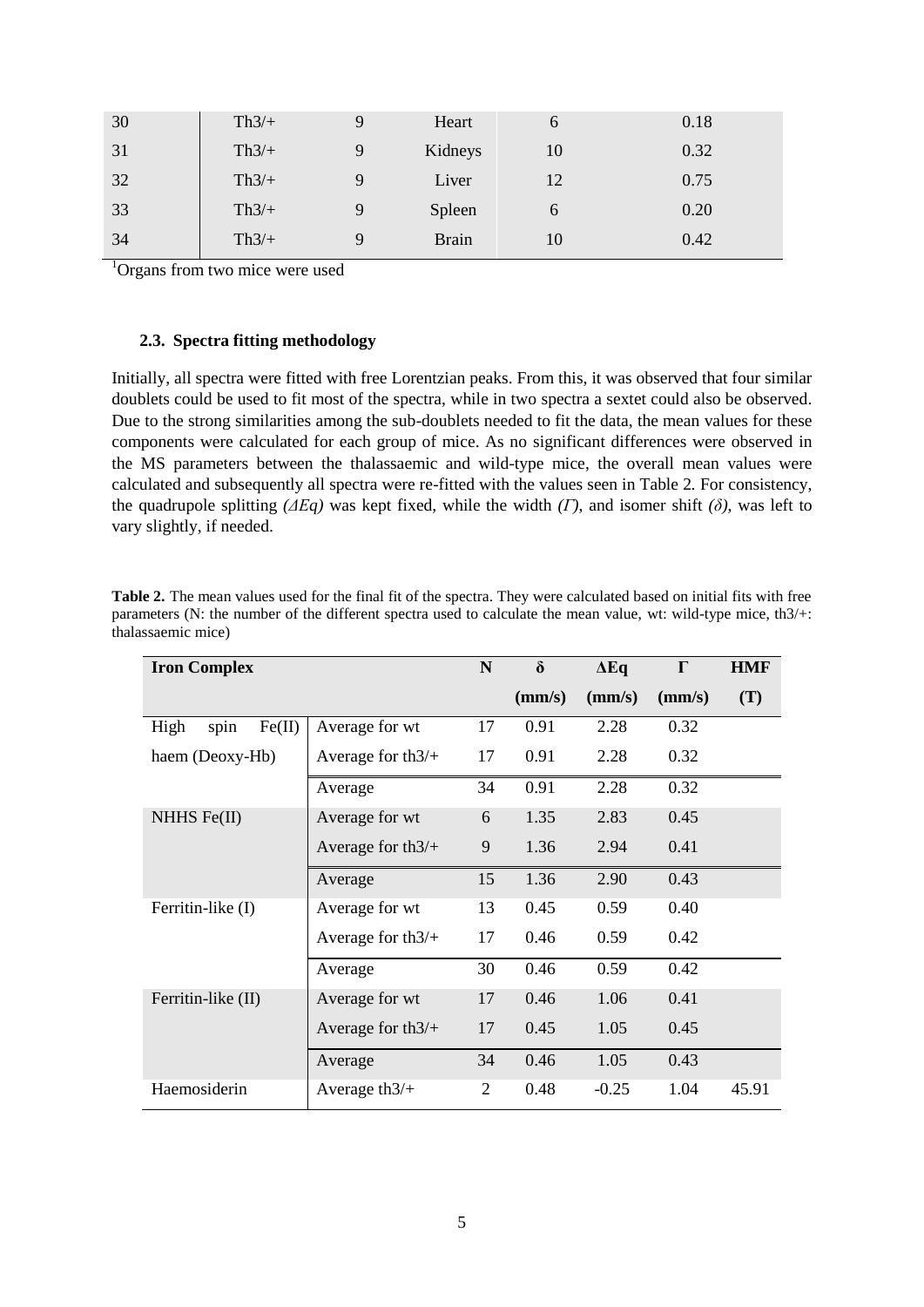## **3. Results and Discussion**

#### **3.1. High Spin Fe(II) haem iron**

High Spin Fe(II) haem iron with fitting parameters  $\delta = 0.91$  mm/s and  $\Delta$ Eq=2.28 mm/s was found in all samples studied. This iron exhibits similar parameters with deoxy-haemoglobin and its presence is probably due to trapped blood residues that could not be removed during the exsanguination and rinsing with Phosphate-Buffered Saline (PBS).

#### **3.2. NHHS Fe(II) complexes**

The second component found in some organs showed broadened linewidth and it was fitted with  $\delta$ =1.36 mm/s and  $\Delta$ Eq=2.90 mm/s parameters. Due to the fact that this MS doublet is weak (because of its low concentration), and it has the peak of lowest energy well hidden in more intense components, the exact MS values must be taken with some scepticism. A similar component was found in mice livers [11] and brains [12] and it was attributed to Mononuclear Non-haem high-spin Iron (NHHS Fe(II)). NHHS Fe(II) complexes can have labile ligands that undergo Fenton chemistry, which are responsible for the creation of reactive oxygen species (ROS) [11,12] and are known to cause extensive cellular damage. In this study, NHHS Fe(II) was found in the kidneys, livers and brain of the healthy and th3/+ mice of all ages, and in the spleen of the adult (3, 6, 9 months of age ) th3/+ mice only. Figure1 shows the average NHHS Fe(II) concentration (doublet's area per sample mass) for the brain, kidneys, liver and spleen samples of the th3/+ and wild-type adult mice (3, 6, 9 months of age). The liver and kidneys of the adult th $3/+$  mice had on average 14% and 500% more NHHS Fe(II) per sample mass, respectively, compared to the corresponding healthy mice. In the spleens of the th $3/$ + adult mice, NHHS Fe(II) iron was found in high concentration, while there was no sign of NHHS Fe(II) iron in spleen samples from the control group.



Fig. 1. NHHS Fe(II) average concentration (doublet's area per sample mass) for the brain, kidneys, liver and spleen samples of th3/+ and wild-type adult mice (3, 6, 9 months of age). Note that the concentration might not be comparable between the samples of different organs due to differences in the diameter of the prepared absorbers.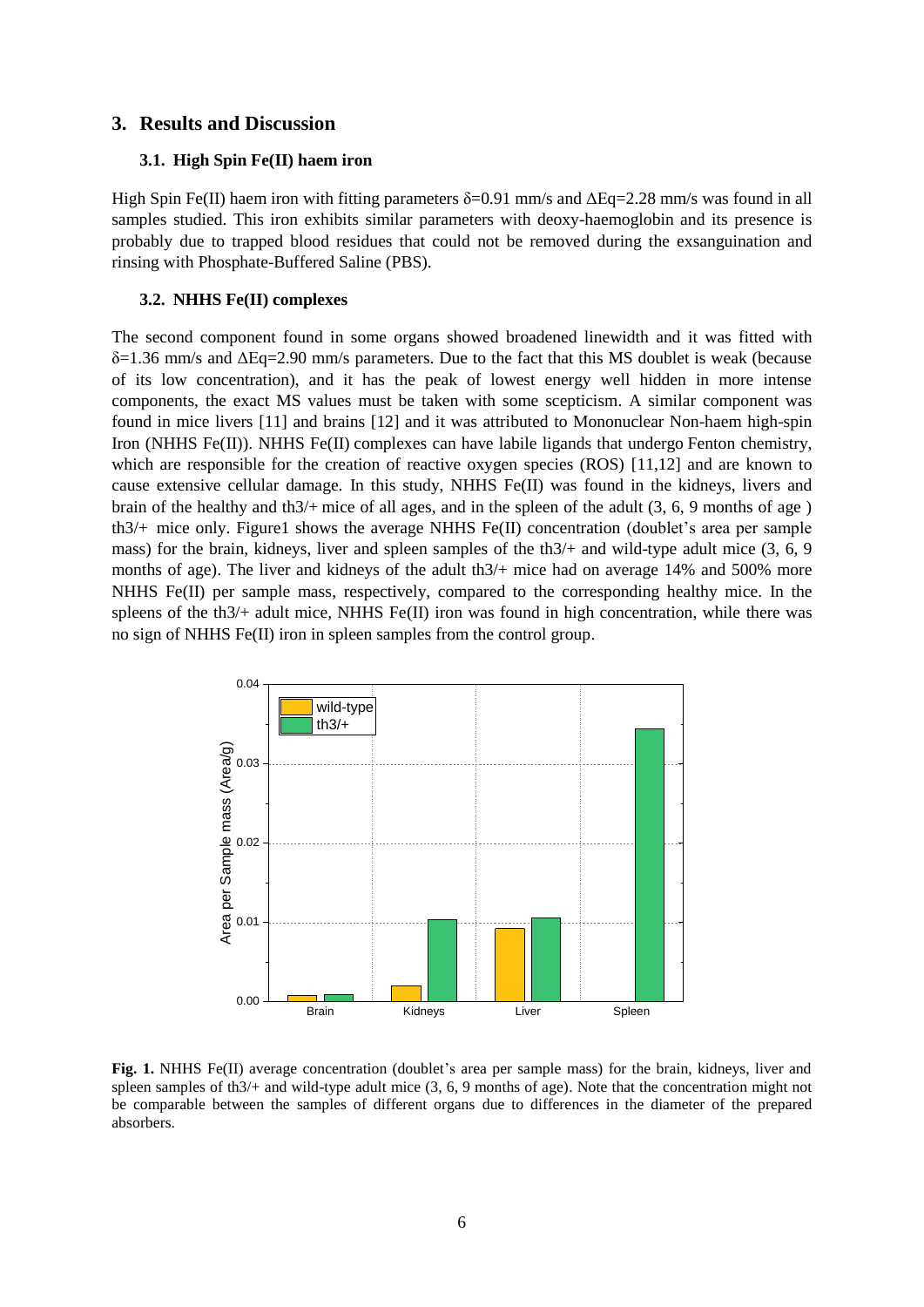#### **3.3. Ferritin-like iron**

A major feature in all spectra, especially the thalassaemic ones, was a wide doublet with  $\delta \approx 0.46$  mm/s and ΔΕq≈0.74 mm/s. This doublet was observed in previous Mössbauer studies, in samples of various organs from humans and animals, and it was attributed to ferritin-like iron [8–10,16]. The use of one doublet to fit this ferritin-like iron (as in most previous studies) was inadequate, therefore two subdoublets were used which improved the fitting. These two sub-doublets showed fitting parameters of  $δ=0.46$  mm/s and  $ΔEq=0.59$  mm/s, and  $δ=0.46$  mm/s and  $ΔEq=1.05$  mm/s, respectively, as seen in Table 2. These parameters are similar to the ferritin doublets found by Bou-Abdallah et al. [5].

Bou-Abdallah et al. [5] after studying the cores of human H-chain ferritin with 500 Fe/shell, described their spectra by the superposition of two magnetic substances in nearly equal amounts that arise from the ferritin's mineral core. At 120K, the two substances are presented by two doublets which give rise to magnetic ones at lower temperatures. The parameters of the doublets between 4.2-120K are δ=0.46 mm/s (for both substances), and ΔEq of 0.55-0.59 mm/s and 1.01-1.04mm/s for each one, respectively. According to the authors, the doublet with the smaller ΔEq corresponds to the iron sites at the interior of the mineral core while the second one to the iron sites at the surface of the core. Even though our MS doublet parameters are similar to the ones found in Bou-Abdallah et al. [5], the ratios of our sub-doublets are not equal to 1 as in Bou-Abdallah et al. [5]. In particular, it was found that this ratio depends on the organs and the type of mouse. In the wild-type mice, the hearts, kidneys and brain showed higher concentration of surface iron sites, while the spleen and liver showed higher concentration of inner iron sites. This pattern is similar with the one expected from the light (L) and heavy (H) chains of ferritin in the organs. L-subunits are predominant in tissues with high levels of stored iron, like spleen and liver, and H-subunits are predominant in tissues with no iron storage function, like the heart [17]. Based on this, the first sub-doublet (inner iron sites) might relate to the Lchains and long-term iron storage, while the second sub-doublet (surface iron sites) to the H-chains and the ferroxidase activity of ferritin.

Besides the work by Bou-Abdallah et al. [5], two other studies by Holmes-Hampton et al. [12] and Chakrabarti et al. [11] also used two doublets to describe this area of the spectrum from the liver and brain of healthy mice, but with different parameters. The authors attributed their sub-doublets to ferritin and to mitochondrial respiratory complexes  $([Fe_4S_4]^{2+}$  clusters and low-spin Fe(II) haem centres). Fitting our spectra with similar sub-doublets as in these studies was attempted but did not provide a satisfying fit.

#### **3.3.1.Ferritin-like iron in murine cardiac tissue**

MS spectra from the hearts of wild-type and th3/+ mice at 9 months of age are shown in Figs. 2a and 2b, respectively. In the cardiac tissues, the surface iron sites were found to be the predominant type for the wild-type and th3/+ groups of mice of all ages. Their concentration (doublet's area per sample mass) of the surface iron sites seems to increase only slightly with age while the concentration of the inner iron sites increases by a greater degree, as seen in Fig. 3a and 3b. Because of this, the inner-tosurface iron sites (I/S) ratio increases in favour of the inner iron sites and with a similar rate for both groups (Fig 4). Based on the measurements, juvenile th3/+ mice (at 1 month of age) begin their lives with an increased total ferritin-iron levels (sum of the area of both iron sites) in the cardiac tissue compared to the wild-type ones, but the latter seem to be raised at equal levels with the th3/+ ones at the age of 9 months (Fig. 3a and 3b). Thalassaemia patients without iron chelation treatment present significantly higher iron amounts in the cardiac tissues than the healthy individuals. This is in contrast with the above mentioned observation. A difference in the pattern of iron accumulation in the heart between thalassaemic mice and humans was also observed by Gardenghi et al. [18]. Gardenghi et al.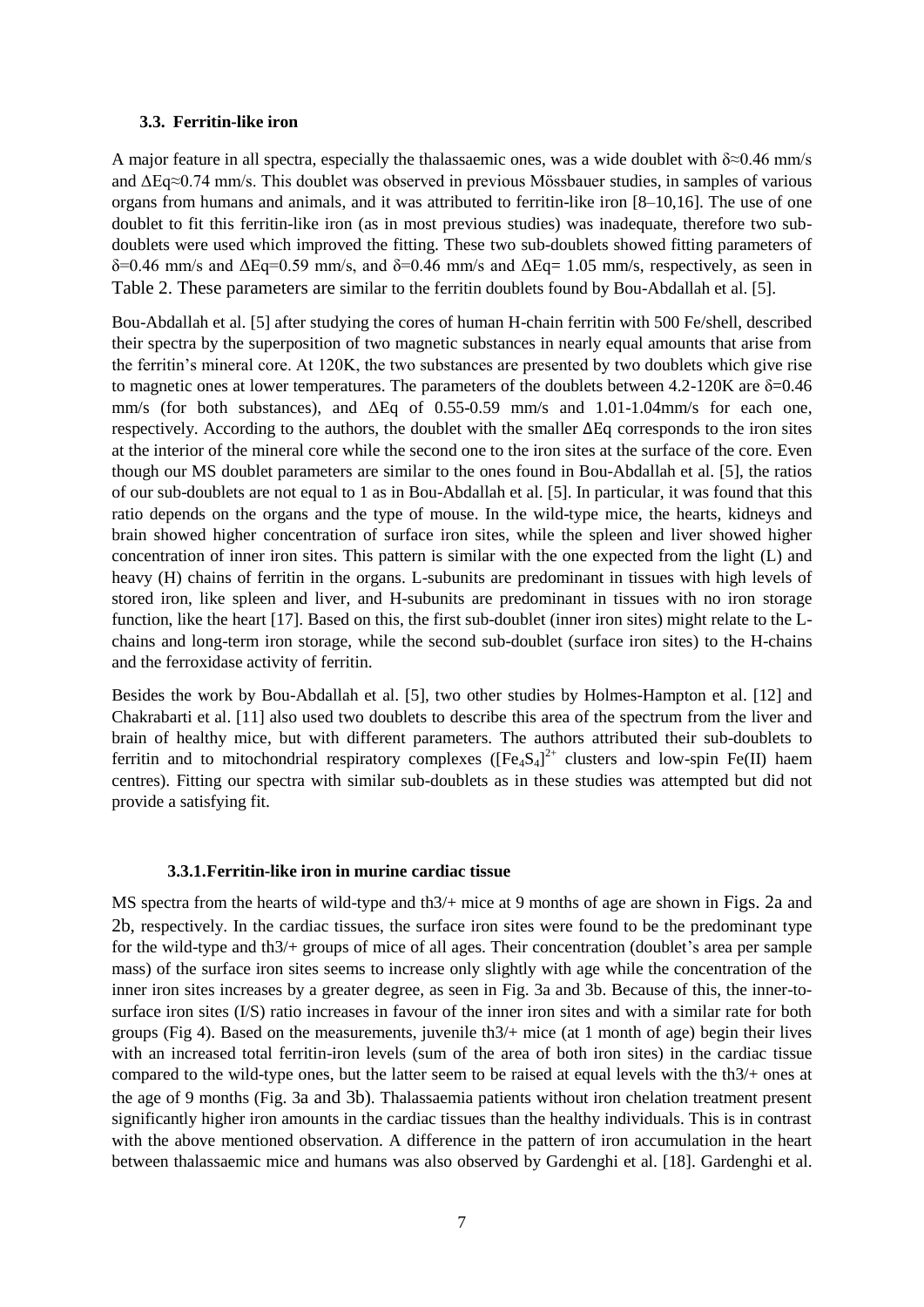[18] suggested that the pattern of iron accumulation in the heart may differ between mice and humans or the underlying disease in mice may enhance the effect of the small increases in heart iron content.



**Fig. 2.** MS spectra from the hearts of mice at nine months of age. The spectrum from the wild-type mouse is shown in part **(a)** and from the th3/+ in part **(b),** respectively.



**Fig. 3.** Ferritin-like iron concentration in the cardiac tissue of samples from wild-type **(a)** and th3/+ **(b)** mice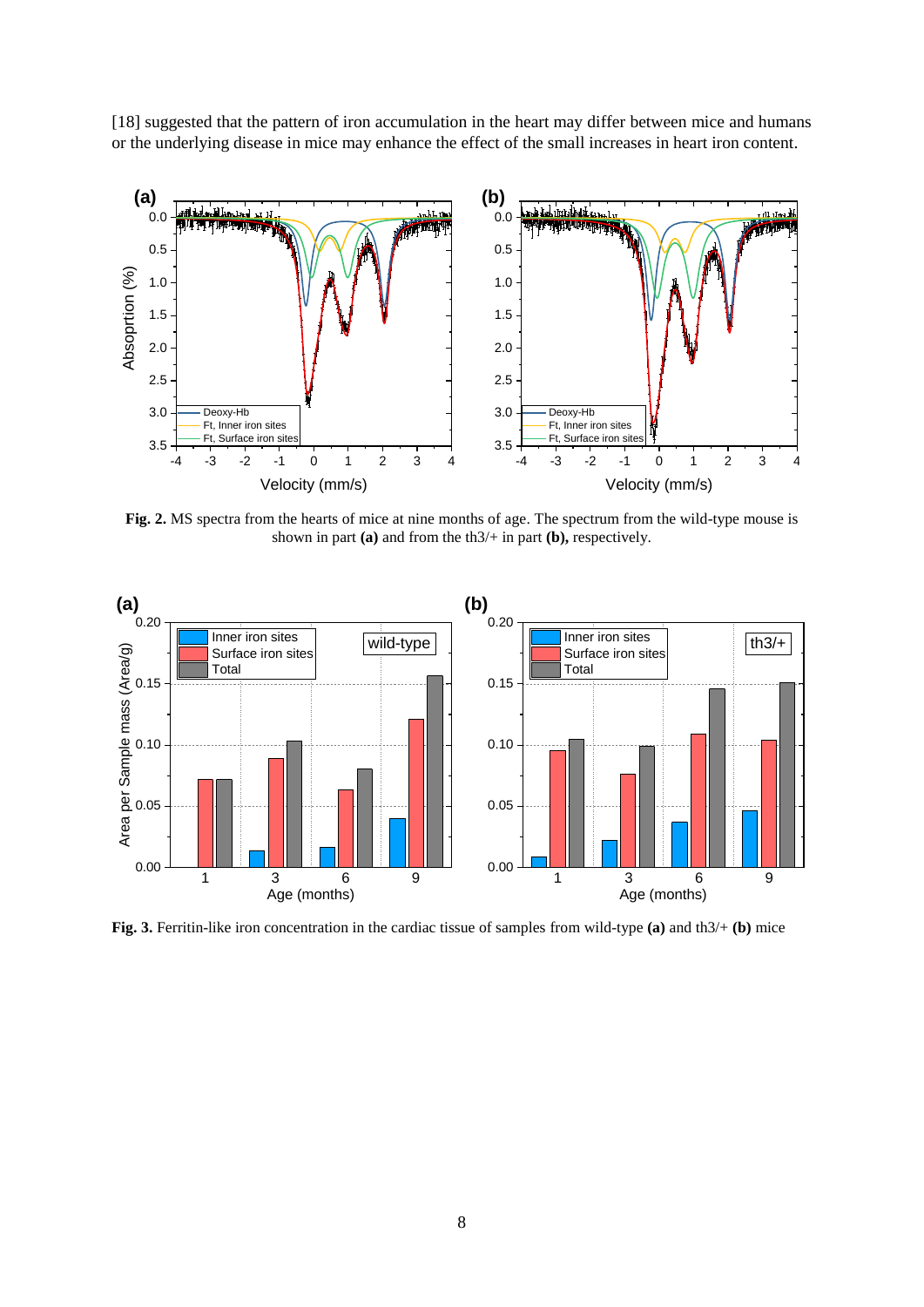

**Fig. 4.** The trend for the inner-to-surface iron sites ratio as calculated from the heart samples of wild-type and thalassaemic th $3/$ + mice of different ages. The statistical errors are  $<$  5%.

### **3.3.2.Ferritin-like iron in murine renal tissue**

In contrast to the cardiac tissues, where there was little difference in terms of iron accumulation between wild-type and th3/+ mice, the effect of thalassaemia on iron accumulation in the kidneys of the th3/+ mice was more severe, especially for the adult mice. This resulted to significantly increased absorption in the MS spectra, as shown in the two spectra from mice at 9 months of age (Fig 5a and 5b).



**Fig. 5.** Spectra from the kidneys of mice at 9 months of age. The spectrum from the wild-type mouse is shown in part (a) and from the th3/+ in part (b), respectively**.** Note the difference in the absorption scale.

In the renal tissues of all wild-type mice, the predominant ferritin iron sites are the surface-type ones (Fig 6), with a similar inner-to-surface ratio as in the cardiac tissues. The juvenile thalassaemic th $3/+$ mouse at 1 month of age still had predominantly surface-type iron sites, but the I/S ratio was higher  $(1/S \text{ ratio} = 0.55)$ , when compared to the wild-type animals  $(1/S \text{ ratio} = 0.13{\text -}0.42)$ . At 3 months of age, the concentration of the inner iron sites increases dramatically and becomes the predominant type of iron-sites with an IS ratio above 1 (I/S ratio  $= 1.5$ ). Furthermore, the I/S ratio continued to increase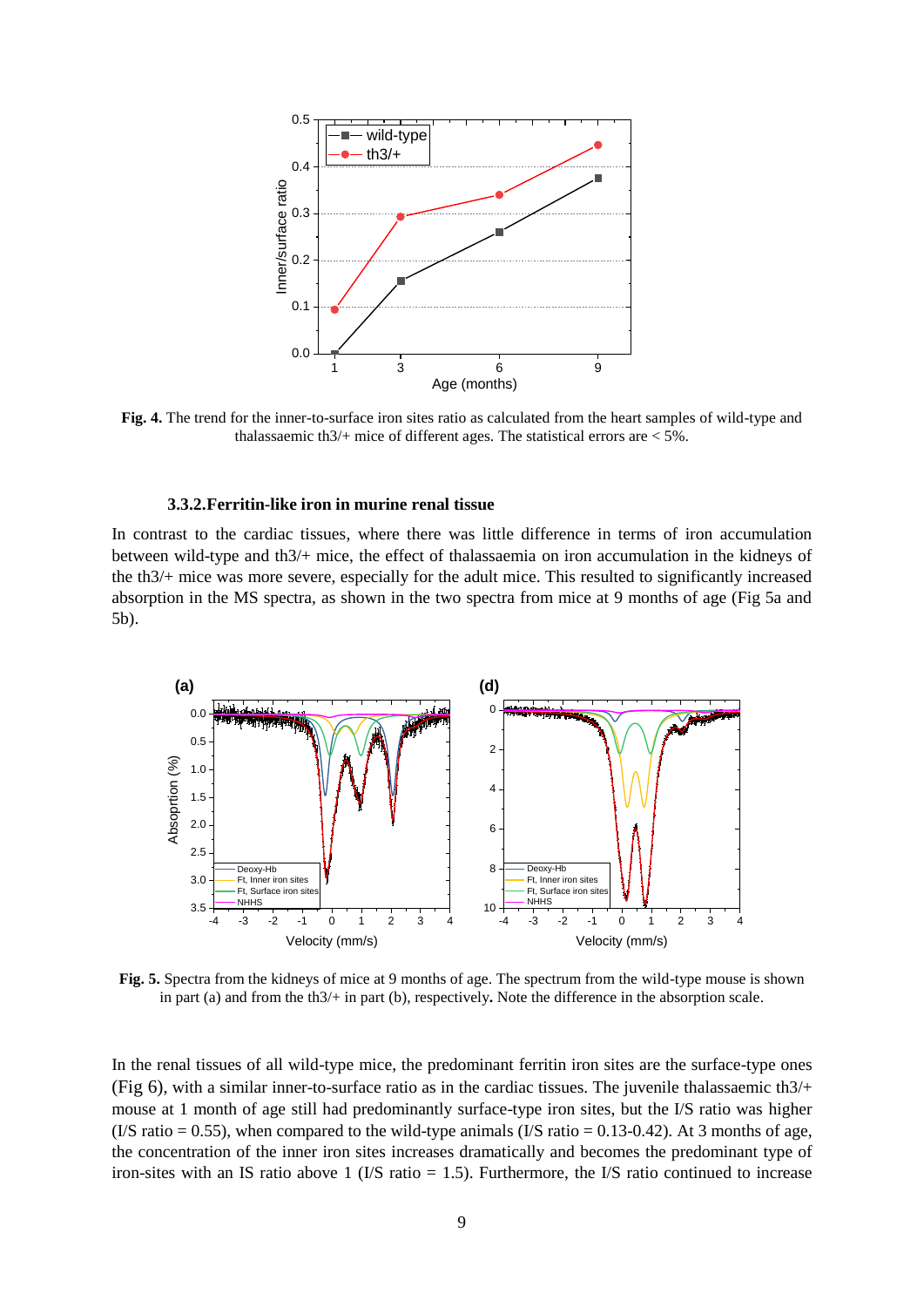with the thalassaemic mice age (Fig. 6). These observations suggest that thalassaemic mice tend to favour the accumulation of ferritin rich inner iron sites, in their renal tissues.



**Fig. 6.** The trend for the inner-to-surface ferritin's iron sites ratio calculated from the kidney samples of wildtype and thalassaemic th $3/$ + mice. The statistical errors are  $\lt 5\%$ .

Relative to the total iron concentration in the kidneys, the thalassaemic mouse at 1 month of age showed 2.4 times higher values than the wild-type equivalent. In the adult mice, renal iron accumulation is much more severe, as seen in Fig. 7a and 7b where the iron concentration in the renal tissues of wild-type and th3/+ mice is presented, with the th3/+ mouse at 6 months of age having 15.7 times higher iron concentration than the wild-type one. On an average, the adult th3/+ mice showed ~11.6 times higher iron concentration than the control group.



**Fig. 7.** Ferritin-like iron in the kidney samples of wild-type **(a)** and thalassaemic th3/+ **(b)** mice. A huge increase in both ferritin iron sites can be seen in the th3/+ samples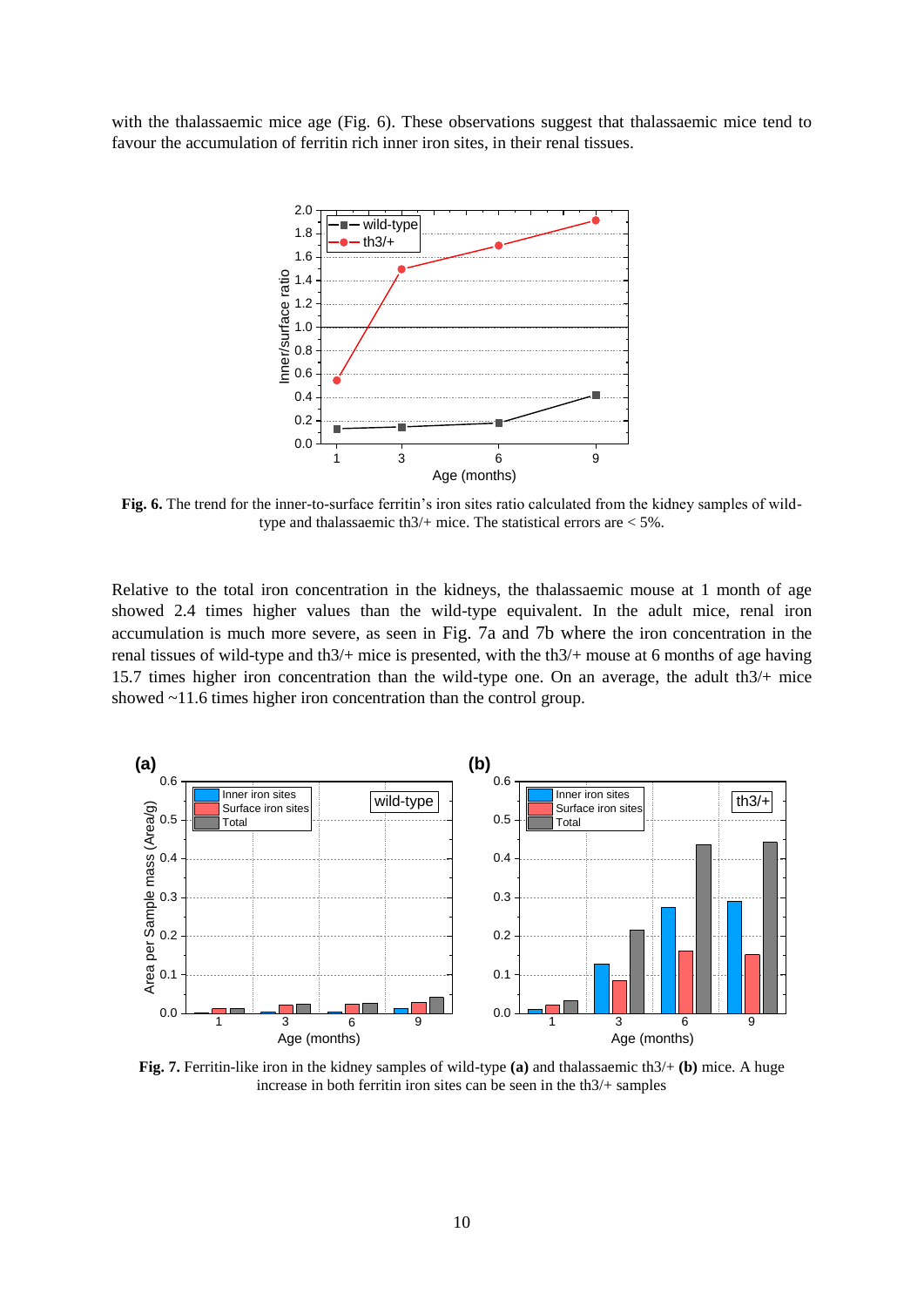#### **3.3.3.Ferritin-like iron in murine liver tissue**

In the juvenile wild-type mice, only surface iron sites were found while in the adult mice the inner iron sites were the predominant ones. This can be seen in Fig. 8a and 8c. The overall ferritin levels of the wild-type adult mice (3-9 months of age) do not seem to change significantly with age (Fig. 8a) nor the inner-to-surface ratio. The juvenile thalassaemic th3/+ mouse at 1 month of age exhibited equal amounts of the two types of iron sites, and had total ferritin levels that were 2.4 times higher than the control equivalent. In the adult th $3/$ + mice, the predominant ferritin iron sites were again the inner-type, with slightly increased inner-to-surface ratio (Fig 8b and 8c). In contrast to the control samples, the total ferritin concentration in the thalassaemic samples was found to increase linearly over time (Fig. 8d) with the samples from the adult th3/+ mice having 4 - 9.5 times more ferritin iron than the same-age controls. MS spectra from the liver samples of mice at 9 months of age are shown in Fig. 9a and 9b.



**Fig. 8.** Ferritin-like iron in the liver samples of wild-type **(a)** and thalassaemic th3/+ **(b)** mice. The trends for the inner-to-surface ferritin's iron sites ratios in the liver **(c)** and linear correlation of liver's total ferritin-like iron with the mouse age in the th $3/+$  **(d)**. The statistical errors in (c) and (d) are  $\lt 5\%$ .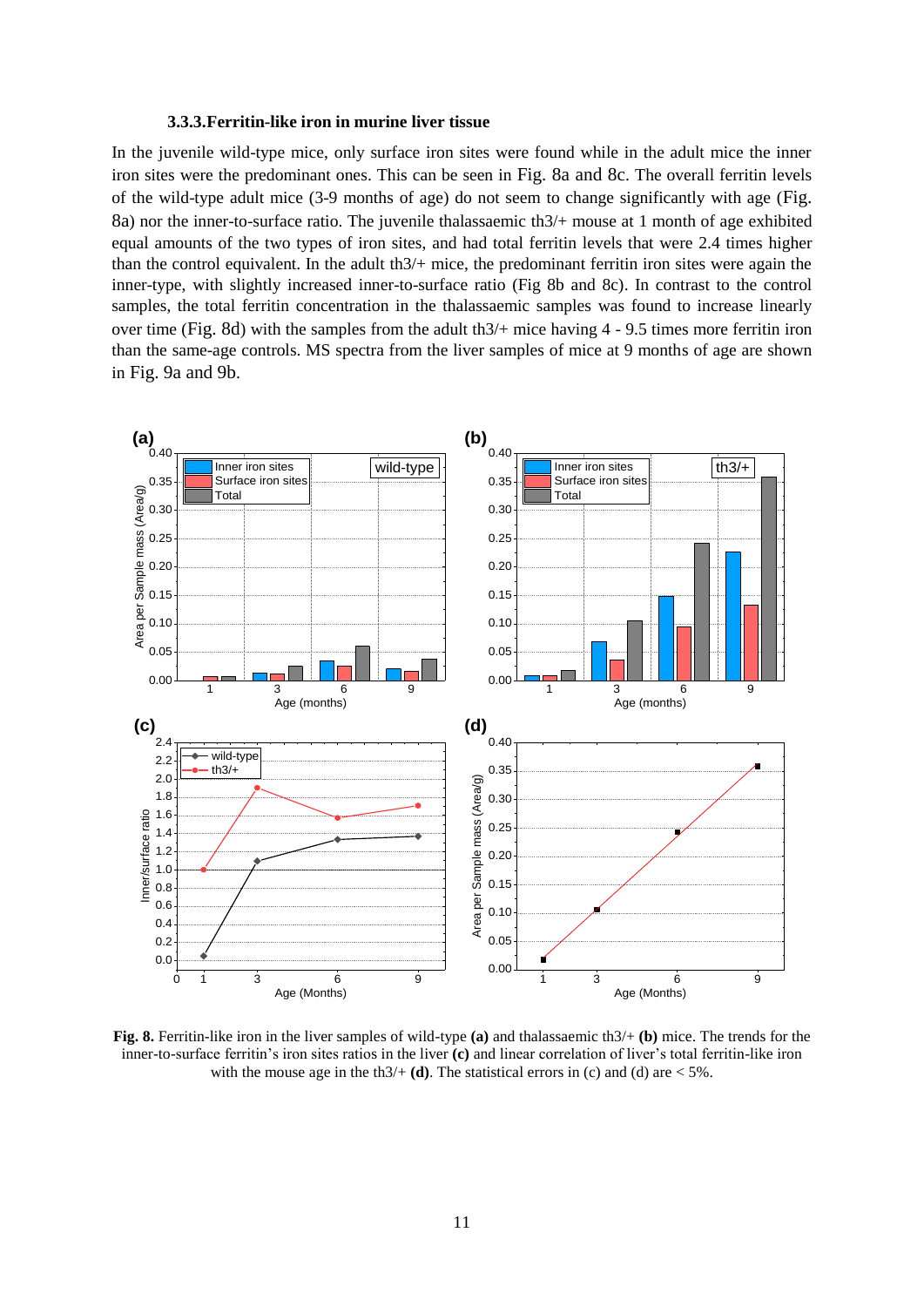

**Fig. 9.** MS spectra from the livers of mice at 9 months of age: wild-type **(a)** and th3/+ **(b).** Note the difference in the absorption scale

#### **3.3.4.Ferritin-like iron in murine splenic tissue**

The spectra from the spleen samples of th3/+ mice at 6 and 9 months of age show an extra component not observed in the previous samples. The samples were measured with MS for a second time and spectra were taken at higher velocity ( $V_{max} = \pm 10$  mm/s). This extra component is seen as a wide sextet (Fig. 10b), with fitting parameters of  $\delta$  = 0.48 mm/s,  $\Delta$ Eq = -0.25 mm/s, HMF = 45.91 T and it can be attributed to haemosiderin with mineral goethite structure [19]. Haemosiderin is an iron storage complex found mainly in iron-overload conditions, and was observed in iron overloaded spleen tissues of thalassaemia patients [10,19] and iron overloaded rats [20]. From this observation, we can fairly safely assume that the th3/+ mice at 6 and 9 months of age exhibited advanced iron-overload conditions. Spectra from the spleen samples of mice at 9 months of age are presented in Figs. 10a and 10b, respectively.

Similar to the liver tissues, the predominant type of ferritin iron sites in the spleen samples was found to be the inner-type for both groups and all ages of mice. All adult mice show similar inner-to-surface ratio (Fig. 11c) with a mean value of 2.34:1 (~70% inner-core ferritin). The total iron (ferritin and haemosiderin) concentration increases with age for both groups of mice as seen in Fig. 11a and 11b. However, th3/+ mice seem to deposit iron in their spleen in a higher rate than the wild-type ones. Overall, the thalassaemic samples showed about  $2.5~\sim$  3 times more ferritin and haemosiderin iron per sample mass than the healthy controls.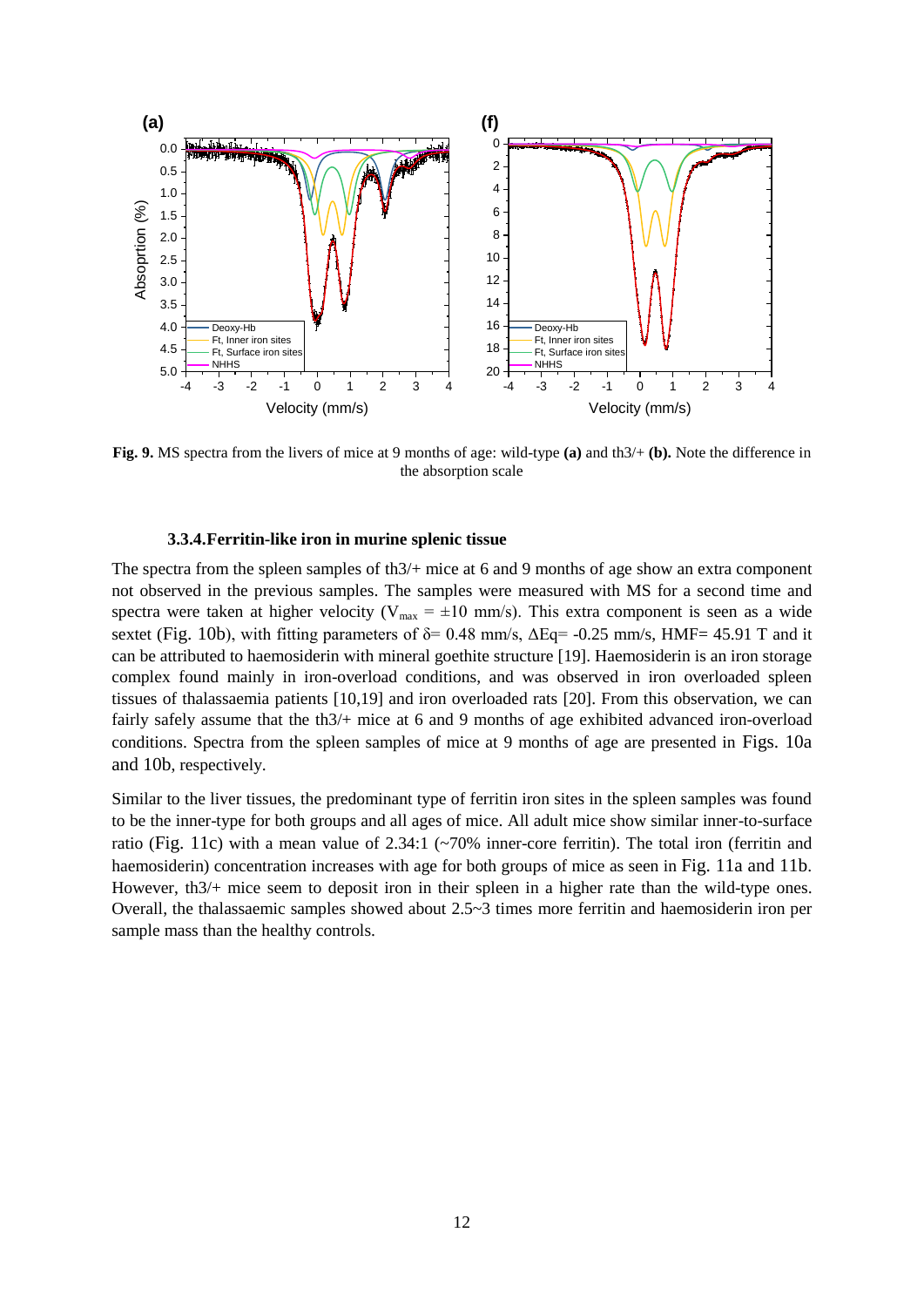

**Fig. 10.** Mössbauer spectra from the spleens of wild-type **(a)** and th3/+ mice **(b)** at 9 months of age. The hemosiderin sextet, a sign of iron overload, is clearly seen in the th3/+ sample. The spectrum from the thalassaemic mouse was acquired at higher velocity due to the sextet



**Fig. 11.** Ferritin-like iron in the spleen samples of wild-type **(a)** and thalassaemic th3/+ **(b)** mice. In the th3/+ mice of 6 and 9 months of age, a new iron complex (green) can be seen which can be attributed to haemosiderin. The trend for the inner-to-surface ferritin iron sites ratio in the spleen samples **(c)**. The ratio for the adult mice seems to be independent of the sample group. The statistical errors in (c) are  $<$  5%.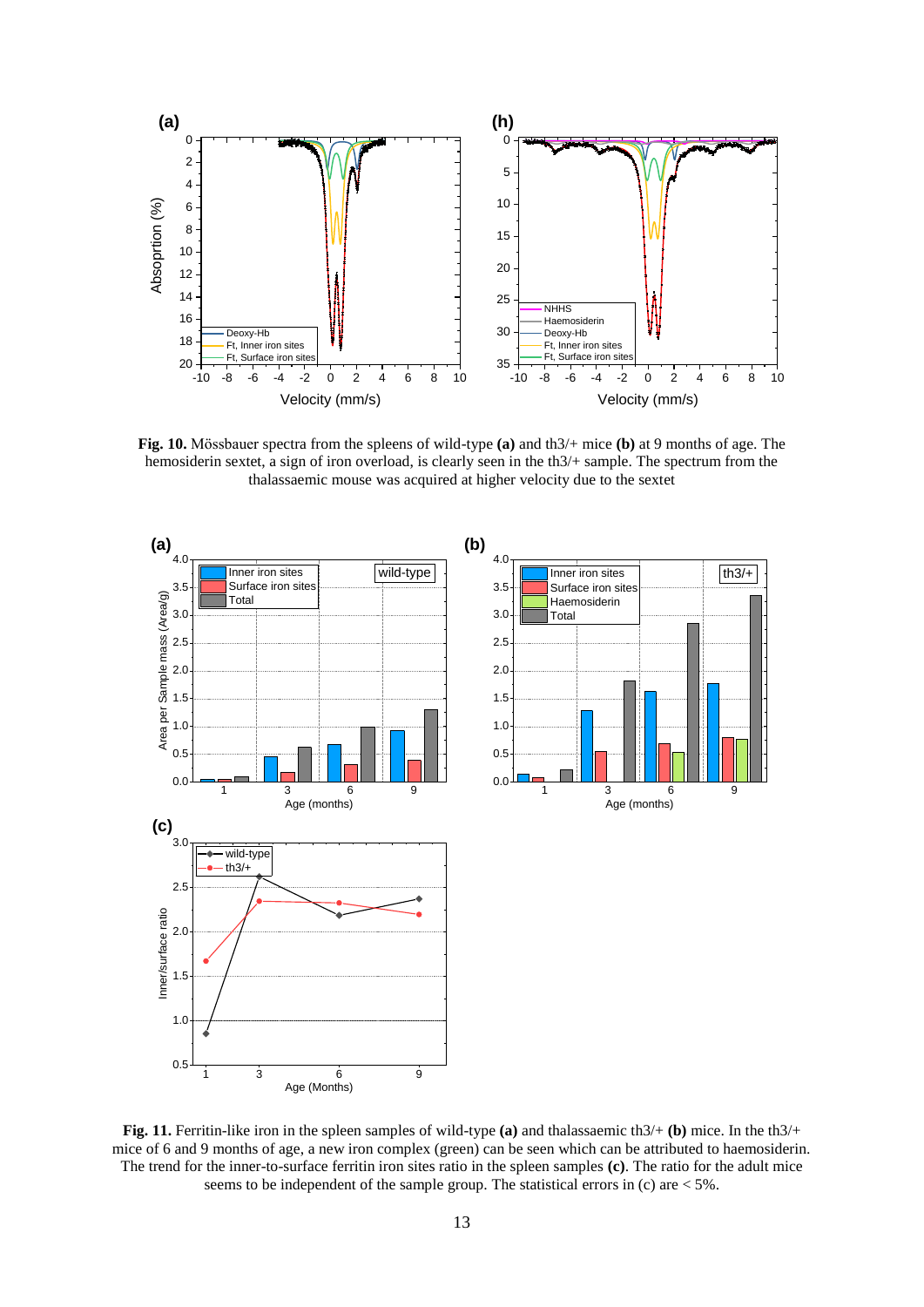#### **3.3.5.Ferritin-like iron in murine brain tissue**

In order to investigate if there are indications of increased iron accumulation in the brain as a result of thalassaemia, brain tissues from mice at 9 months of age were studied. It should be noted that some neurodegenerative diseases such as Alzheimer's and Parkinson's might be correlated to iron presence in the brain [21,22]. Therefore, as thalassaemia patients suffer from an increased iron deposition in various organs, it is interesting to also study the brains. Increased iron levels or changes in the nature of iron complexes might indicate new medical problems that thalassaemia patients might face as they age. The measured MS spectra are shown in Fig. 12a and 12b, respectively. Note that, even though the absorption in these spectra is relatively small  $\langle 1\% \rangle$ , the overall measured background, mainly due to iron presence in the detector's window, was found to be <0.1% and therefore, it is not expected to affect the results significantly.

In the samples under investigation, the predominant ferritin iron sites in both groups of mice was found to be the surface-type, as seen in Fig. 13*.* Also similar to the cardiac and renal tissues, the th3/+ mouse showed increased inner iron sites and thus elevated inner-to-surface ratio (I/S=0.81) compared to the wild-type ones  $(1/S = 0.61)$ . Even though, there is an increased absorption in the spectrum from the brain of the wild-type mouse due to deoxyhaemoglobin, compared to the thalassaemic one, the thalassaemic sample presented ~10% more ferritin iron than the wild-type equivalent. However, no conclusive statements can be further made concerning the amount of ferritin in the brain, due to the small difference in ferritin percentage found, and the small sample population.



**Fig. 12.** Mössbauer spectra from the brains of a wild-type **(a)** and a th3/+ mice **(b)** at 9 months of age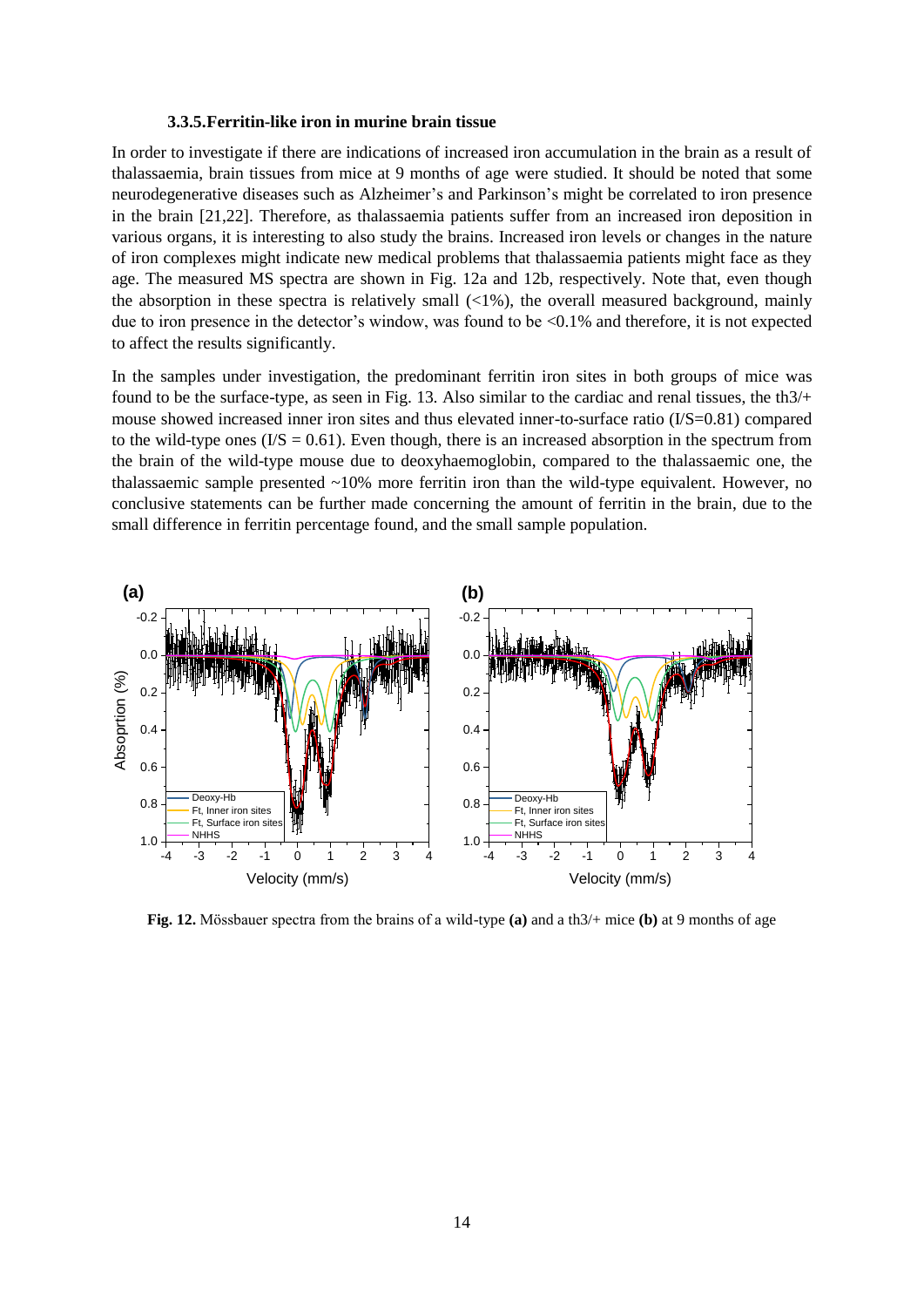

**Fig. 13.** Ferritin-like iron in the brain samples of one wild-type and one th $3/$ + mouse at 9 months of age

# **4. Conclusions**

Mössbauer spectra from hearts, kidneys, livers, spleens and brains from wild-type C57BL/6 and thalassaemic th $3/4$ <sup>57</sup>Fe enriched mice at 1, 3, 6, and 9 months of age, were obtained at 80K in order to study the iron complexes and iron accumulation in the major visceral organs and brain as a result of thalassaemia.

Overall, iron complexes of four iron "categories" were identified. A doublet from high-spin Fe(II) iron with deoxy-haemoglobin parameters was found in all samples and was attributed to blood residues inside the tissues studied. The second component was attributed to Mononuclear Non-haem high-spin Iron (NHHS Fe(II)). These complexes can undergo Fenton chemistry due to labile ligands, therefore they can be responsible for the creation of reactive oxygen species, which is a major issue for thalassaemia patients and responsible for cell and eventually organ damage. NHHS Fe(II) iron was found in elevated values in the brain, kidneys and the liver of the th3/+ mice compared to the wildtype animals. Also, high amounts of NHHS Fe(II) iron were found in the spleen of adult th3/+ mice only. Th3/+ mice suffer from splenomegaly, a condition that thalassaemia patients also suffer from, where the spleen enlarges greatly in size due to increased extramedullary erythrocyte production and destruction. Thus, it is possible that the increased NHHS Fe(II) concentration in the thalassaemic spleen tissue might be related to phenomena associated with erythropoiesis and/or erythrophagocytosis.

Besides the NHHS Fe(II) and deoxy-haemoglobin, ferritin-like iron was found in all organs, as expected. The wide ferritin-like doublet found in many previous studies could be further fitted with two sub-doublets which relate to the ferritin mineral core structure, and more specifically to the iron sites on the surface and in the centre of the core. The ratio of these two sub-doublets was found to depend greatly on the organ type and the mouse genotype. In the wild-type mice, (a) the hearts, kidneys and brains, organs with no long-term iron storage function, showed greater amounts of surface iron sites, while (b) the liver and the spleen contained predominantly inner-core iron sites. A correlation with the L and H chains of ferritin might be possible, as cardiac tissues are rich in H-chain ferritin, while liver and spleen are rich in L-chain ferritin. Thalassaemic th3/+ mice favoured the formation of inner iron sites. Based on these two observations, it can be postulated that when large amounts of iron are present, as in the case of thalassaemia, they are stored in the centre of the ferritin mineral core and not on its surface. In addition, the two chemical pathways responsible for the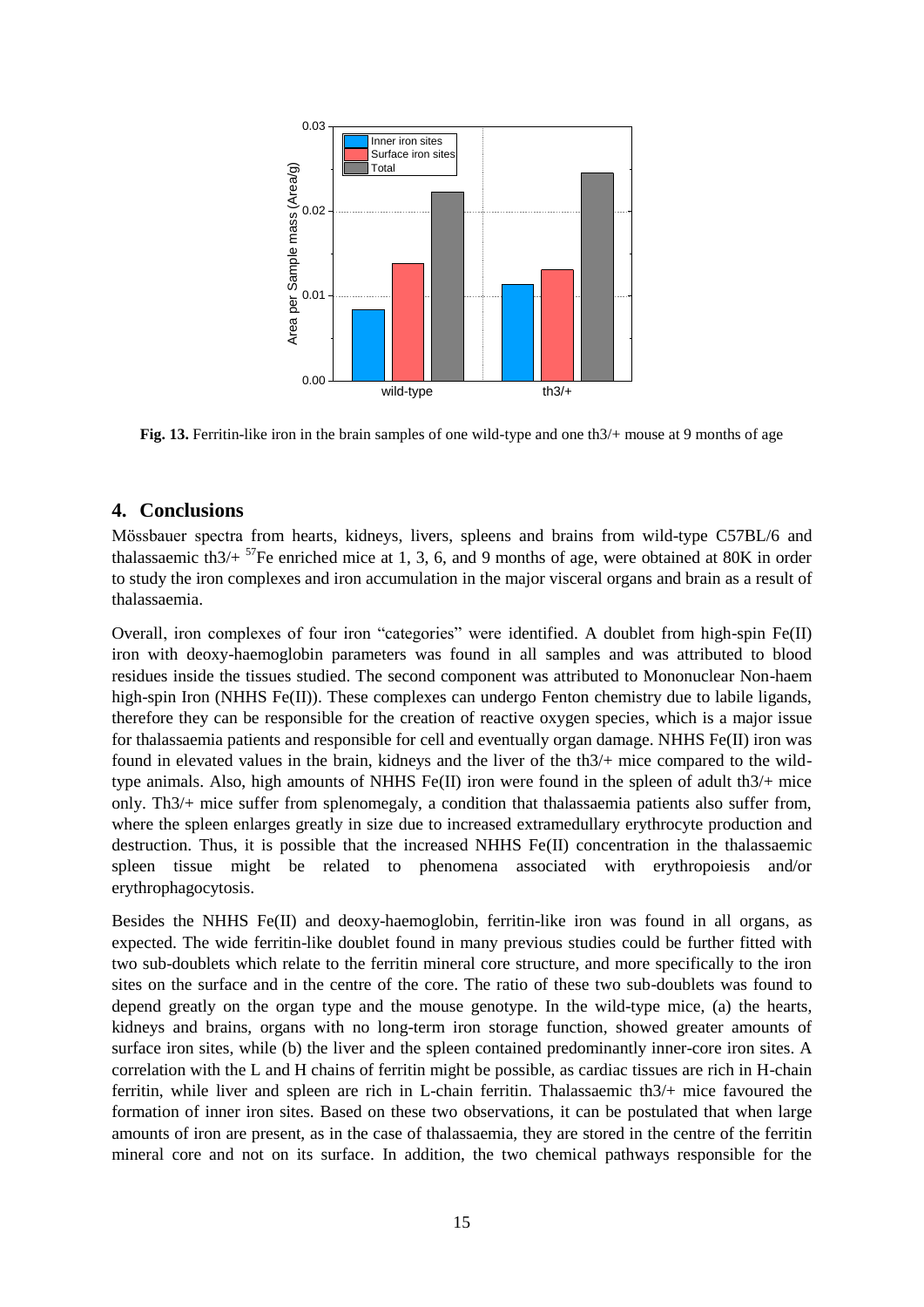production of the inner-core, either produce (Eq. 1) or utilize (Eq. 2) hydrogen peroxide (H<sub>2</sub>O<sub>2</sub>), which is a major contributor to oxidative damage.

In the kidneys of the thalassaemic mice, significant amounts of ferritin-like iron depositions were found when compared to the wild-type equivalents. The th $3/+$  mice at 6 months of age showed  $\sim 16$ times more ferritin-like iron in the renal tissues than the healthy controls. This finding indicates that kidneys might accumulate iron in great amounts and hence be vulnerable to iron overload leading to new complications for the thalassaemia patients that can face later on, in life.

In the two examined brains from mice at 9 months of age, around 10% more ferritin-like iron was found in the th3/+ mouse. This might be of great interest as brain iron might be linked to various neurodegenerative diseases. In the cardiac tissues, small increases in iron concentration were found, especially for the juvenile th3/+ mouse. However, the wild-type mouse at 9 months of age revealed iron concentration similar to the thalassaemic one. This observation is not consistent with the thalassaemic patients, as the iron concentration in their cardiac tissues increases significantly over time. Thalassaemic murine liver tissues investigated showed significant increases in iron concentration, up to  $\sim$ 10 times the normal amount, which was expected to some degree, as iron accumulation in the liver is a well-known complication in thalassaemia patients. The rate at which iron accumulates in the th3/+ livers was found to be correlated linearly with mouse age.

Haemosiderin, an iron storage complex that is found in the spleen of thalassaemic and iron overloaded patients, was also observed in the spleens of the thalassaemic th3/+ mice at 6 and 9 months of age. This indicates that these mice suffered from advanced iron-overload conditions even though the iron content in their diet was at relative low levels. This can be useful for the planning of future studies in order to decrease both the required time and the expenses.

In respect to iron accumulation with mice age, th3/+ thalassaemic mice continuously accumulate significant amounts of ferritin-like iron in their liver, kidneys and spleen up to the age of 9 months, which was the maximum age considered in this study. On the other hand, ferritin-like iron concentration in the cardiac tissue is increased in the juvenile thalassaemic th3/+ mice when compared to the wild-type ones. With age, and in contrast to the other organs, iron accumulation in the cardiac tissue of the thalassaemic mice seems to decrease, and at the age of 9 months, both mice groups exhibit similar ferritin-like iron concentration levels.

In conclusion, this study has shown that thalassaemic mice accumulate significant amounts of iron as they aged, mainly in the form of ferritin-like iron, in their liver, kidneys and spleen compared to the wild-type ones. This study has also shown that the structure of the ferritin's mineral core varies according to the implicated tissues. Therefore, valuable information about iron complexes and their concentration in these organs can be extracted by studying  $57Fe$  enriched mice with Mössbauer Spectroscopy.

**Acknowledgments:** We gratefully acknowledge the personnel of the Transgenic Mouse Facility of the Cyprus Institute of Neurology and Genetics for the planning of the mouse breeding. This work was funded by a UCY grant (8037P-3/311/23030).

**Ethical Approval:** All applicable international, national and/or institutional guidelines for the care and use of animals were followed.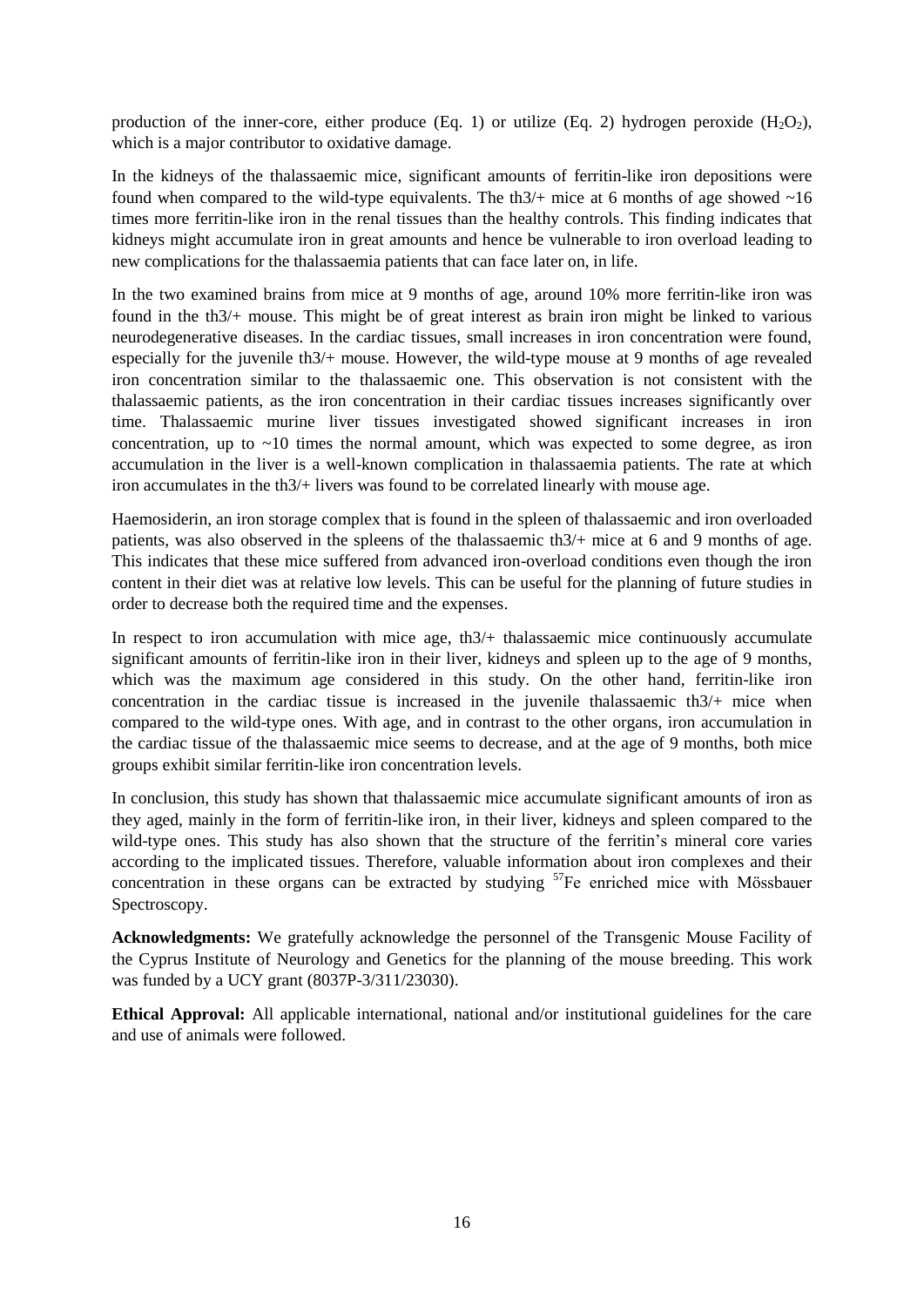# **References**

- [1] Abbaspour N, Hurrell R, Kelishadi R. Review on iron and its importance for human health. J Res Med Sci 2014:11.
- [2] Knovich MA, Storey JA, Coffman LG, Torti SV, Torti FM. Ferritin for the clinician. Blood Rev 2009;23:95–104. https://doi.org/10.1016/j.blre.2008.08.001.
- [3] Bauminger ER, Harrison PM. Ferritin, the Path of Iron into the Core, as Seen by Mössbauer Spectroscopy. Hyperfine Interact 2003;151/152:3–19. https://doi.org/10.1023/B:HYPE.0000020401.01552.56.
- [4] Gałązka-Friedman J, Bauminger ER, Friedman A. Iron In Neurodegeneration. In: Sharma VK, Klingelhöfer G, Nishida T, editors. Mössbauer Spectrosc., Hoboken, New Jersey: John Wiley & Sons, Inc.; 2013, p. 324–32. https://doi.org/10.1002/9781118714614.ch16.
- [5] Bou-Abdallah F, Carney E, Chasteen ND, Arosio P, Viescas AJ, Papaefthymiou GC. A comparative Mössbauer study of the mineral cores of human H-chain ferritin employing dioxygen and hydrogen peroxide as iron oxidants. Biophys Chem 2007;130:114–21. https://doi.org/10.1016/j.bpc.2007.08.003.
- [6] Crichton RR, Boelaert JR. Inorganic biochemistry of iron metabolism: from molecular mechanisms to clinical consequences. 2nd ed. Chichester ; New York: Wiley; 2001.
- [7] Hoffbrand AV, Higgs DR, Keeling D, Mehta AB, editors. Postgraduate haematology. Seventh edition. Chichester, West Sussex ; Hoboken, NJ: John Wiley and Sons, Inc; 2016.
- [8] Chua-anusorn W, Pierre TGSt, Webb J, Macey DJ, Yansukon P, Pootrakul P. Mössbauer spectroscopic study of the forms of iron in normal human liver and spleen tissue. Hyperfine Interact 1994;91:905–10. https://doi.org/10.1007/bf02064626.
- [9] Rimbert JN, Dumas F, Kellershohn C, Girot R, Brissot P. Mössbauer spectroscopy study of iron overloaded livers. Biochimie 1985;67:663–8. https://doi.org/10.1016/S0300-9084(85)80209-1.
- [10] Bell SH, Weir MP, Dickson DPE, Gibson JF, Sharp GA, Peters TJ. Mössbauer spectroscopic studies of human haemosiderin and ferritin. Biochim Biophys Acta BBA - Protein Struct Mol Enzymol 1984;787:227–36. https://doi.org/10.1016/0167-4838(84)90313-3.
- [11] Chakrabarti M, Cockrell AL, Park J, McCormick SP, Lindahl LS, Lindahl PA. Speciation of iron in mouse liver during development, iron deficiency, IRP2 deletion and inflammatory hepatitis. Metallomics 2015;7:93–101. https://doi.org/10.1039/C4MT00215F.
- [12] Holmes-Hampton GP, Chakrabarti M, Cockrell AL, McCormick SP, Abbott LC, Lindahl LS, et al. Changing iron content of the mouse brain during development. Metallomics 2012;4:761. https://doi.org/10.1039/c2mt20086d.
- [13] Wofford JD, Chakrabarti M, Lindahl PA. Mössbauer Spectra of Mouse Hearts Reveal Agedependent Changes in Mitochondrial and Ferritin Iron Levels. J Biol Chem 2017;292:5546–54. https://doi.org/10.1074/jbc.M117.777201.
- [14] Charitou G, Petousis V, Tsertos C, Parpottas Y, Kleanthous M, Phylactides M, et al. First study on iron complexes in blood and organ samples from thalassaemic and normal laboratory mice using Mössbauer spectroscopy. Eur Biophys J 2018;47:131–8. https://doi.org/10.1007/s00249- 017-1234-6.
- [15] Charitou G, Tsertos C, Parpottas Y, Kleanthous M, Lederer CW, Phylactides M. 57Fe enrichment in mice for β-thalassaemia studies via Mössbauer spectroscopy of blood samples. Eur Biophys J 2019. https://doi.org/10.1007/s00249-019-01389-w.
- [16] Semin BK, Novakova AA, Aleksandrov AYu, Ivanov II, Rubin AB, Kuzmin RN. Mössbauer spectroscopy of iron metabolism and iron intracellular distribution in liver of rats. Biochim Biophys Acta BBA - Gen Subj 1982;715:52–6. https://doi.org/10.1016/0304-4165(82)90048-4.
- [17] Cairo G, Rappocciolo E, Tacchini L, Schiaffonati L. Expression of the genes for the ferritin H and L subunits in rat liver and heart. Evidence for tissue-specific regulations at pre- and posttranslational levels. Biochem J 1991;275:813–6. https://doi.org/10.1042/bj2750813.
- [18] Gardenghi S, Marongiu MF, Ramos P, Guy E, Breda L, Chadburn A, et al. Ineffective erythropoiesis in -thalassemia is characterized by increased iron absorption mediated by downregulation of hepcidin and up-regulation of ferroportin. Blood 2007;109:5027–35. https://doi.org/10.1182/blood-2006-09-048868.